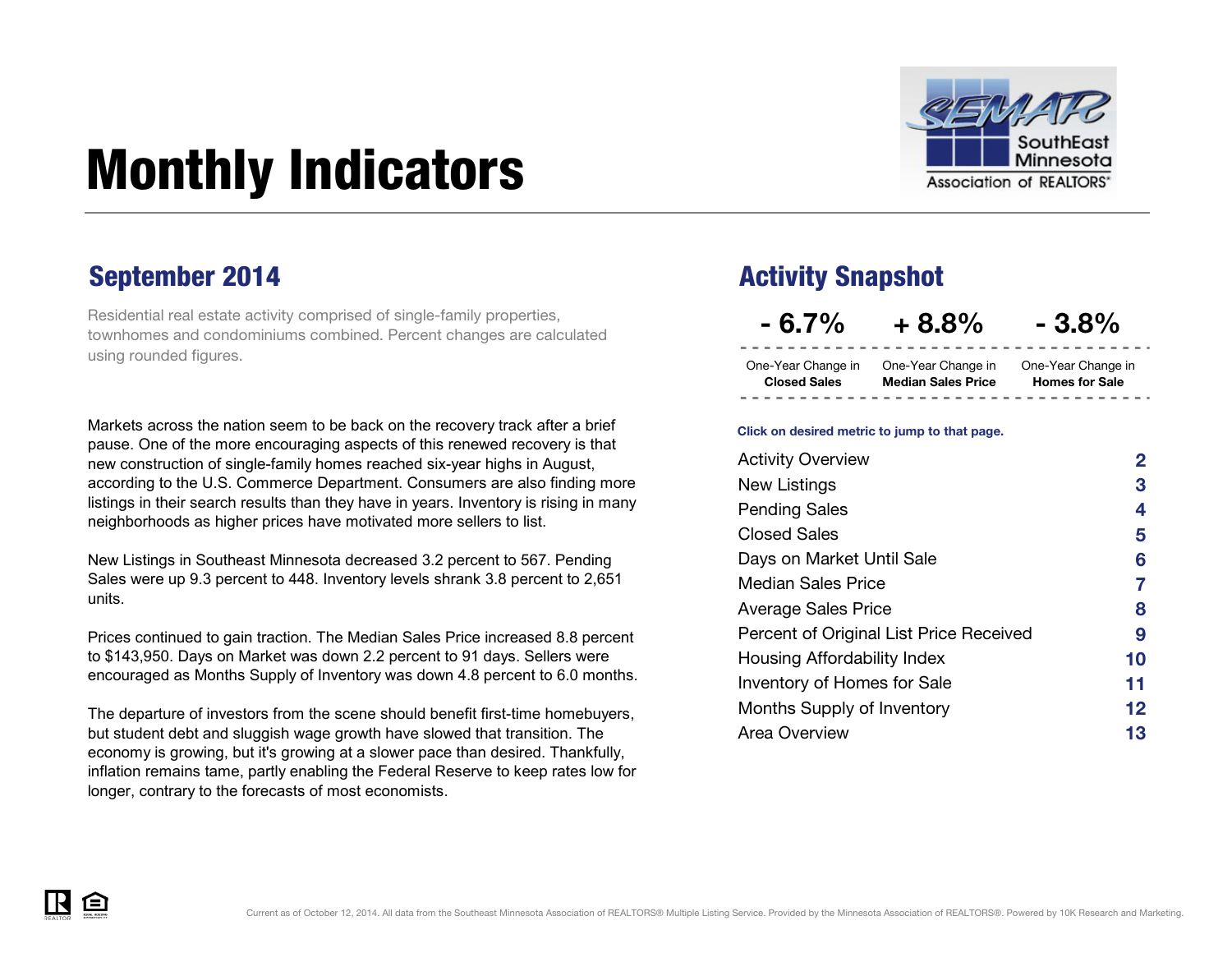## <span id="page-1-0"></span>Activity Overview

Key metrics by report month and for year-to-date (YTD) starting from the first of the year.



| <b>Key Metrics</b>           | <b>Historical Sparkbars</b>                      | $9 - 2013$ | $9 - 2014$ | <b>Percent Change</b> | <b>YTD 2013 YTD 2014</b> |           | Percent Change |
|------------------------------|--------------------------------------------------|------------|------------|-----------------------|--------------------------|-----------|----------------|
| <b>New Listings</b>          | $9 - 2011$<br>9-2013<br>9-2012<br>9-2014         | 586        | 567        | $-3.2%$               | 5,978                    | 5,966     | $-0.2%$        |
| <b>Pending Sales</b>         | 9-2011<br>9-2013<br>9-2012                       | 410        | 448        | $+9.3%$               | 4,197                    | 4,267     | $+1.7%$        |
| <b>Closed Sales</b>          | $9 - 2013$<br>$9 - 2011$<br>9-2012<br>9-2014     | 476        | 444        | $-6.7%$               | 4,057                    | 4,020     | $-0.9%$        |
| <b>Days on Market</b>        | $9 - 2011$<br>9-2013<br>9-2014<br>9-2012         | 93         | 91         | $-2.2%$               | 100                      | 94        | $-6.0%$        |
| <b>Median Sales Price</b>    | 9-2013<br>$9 - 2011$<br>9-2012<br>9-2014         | \$132,250  | \$143,950  | $+8.8%$               | \$141,000                | \$145,000 | $+2.8%$        |
| <b>Avg. Sales Price</b>      | $9 - 2011$<br>9-2012<br>9-2013<br>9-2014         | \$159,220  | \$167,799  | $+5.4%$               | \$160,713                | \$165,299 | $+2.9%$        |
| Pct. of Orig. Price Received | $9 - 2011$<br>$9 - 2012$<br>$9 - 2013$<br>9-2014 | 93.1%      | 93.6%      | $+0.5%$               | 93.6%                    | 93.6%     | 0.0%           |
| <b>Affordability Index</b>   | $9 - 2012$<br>9-2013<br>$9 - 2011$<br>9-2014     | 270        | 272        | $+0.7%$               | 254                      | 270       | $+6.3%$        |
| <b>Homes for Sale</b>        | $9 - 2011$<br>9-2012<br>9-2013<br>9-2014         | 2,757      | 2,651      | $-3.8%$               |                          |           |                |
| <b>Months Supply</b>         | 9-2011<br>9-2012<br>9-2013<br>9-2014             | 6.3        | 6.0        | $-4.8%$               |                          |           |                |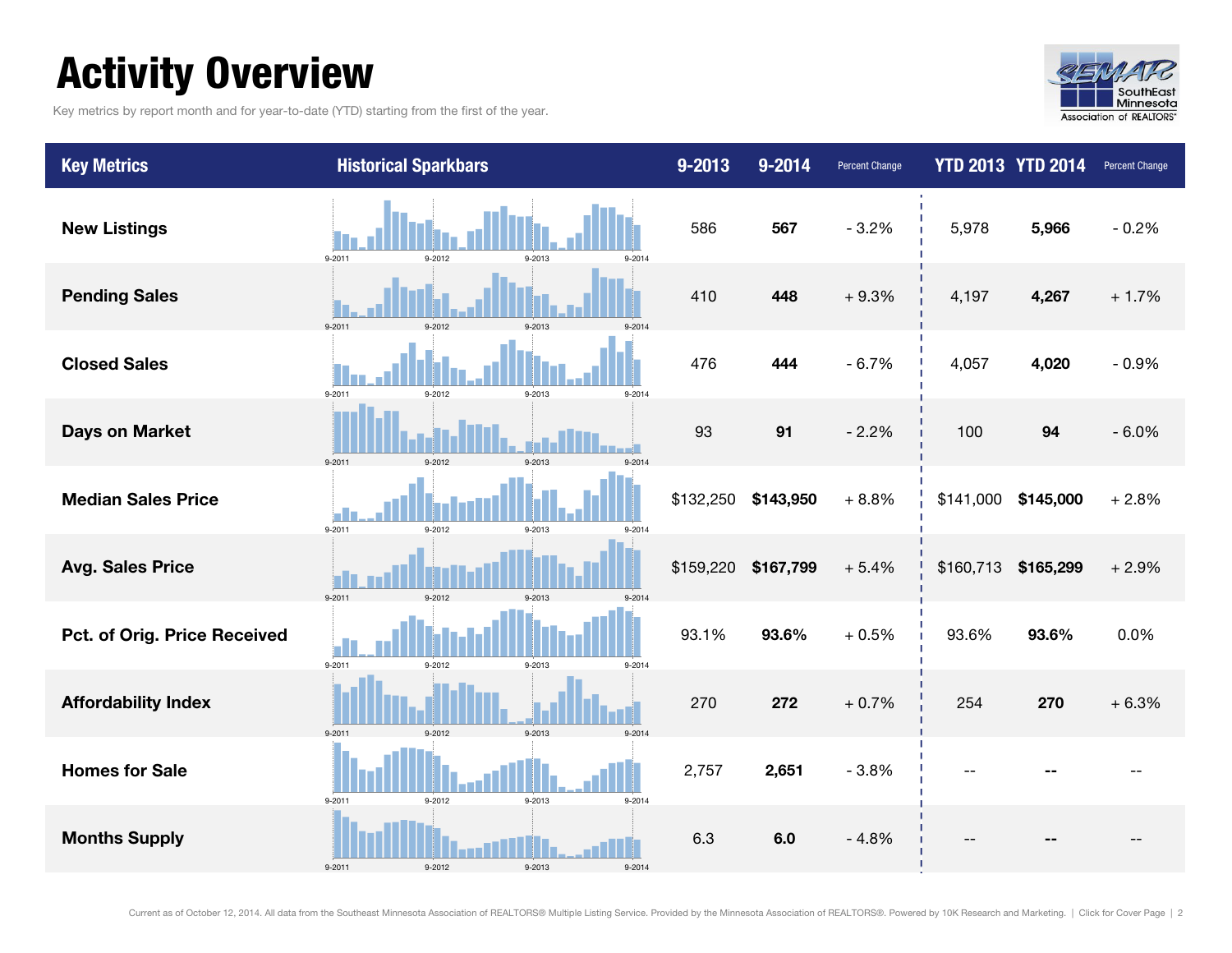## <span id="page-2-0"></span>New Listings

A count of the properties that have been newly listed on the market in a given month.



## **506 <sup>586</sup> <sup>567</sup> 2012 2013 2014** September **+ 5.0% + 15.8% - 3.2% + 5.8% + 5.5% - 0.2%**

### Year to Date



| <b>New Listings</b> |     | <b>Prior Year</b> | <b>Percent Change</b> |
|---------------------|-----|-------------------|-----------------------|
| October 2013        | 543 | 462               | $+17.5%$              |
| November 2013       | 331 | 402               | $-17.7%$              |
| December 2013       | 254 | 257               | $-1.2%$               |
| January 2014        | 393 | 481               | $-18.3%$              |
| February 2014       | 456 | 511               | $-10.8%$              |
| March 2014          | 700 | 753               | $-7.0\%$              |
| April 2014          | 853 | 750               | $+13.7%$              |
| May 2014            | 805 | 827               | $-2.7%$               |
| June 2014           | 810 | 703               | $+15.2%$              |
| <b>July 2014</b>    | 707 | 683               | $+3.5%$               |
| August 2014         | 675 | 684               | $-1.3%$               |
| September 2014      | 567 | 586               | $-3.2\%$              |
| 12-Month Avg        | 591 | 592               | $-0.2%$               |

### Historical New Listings by Month

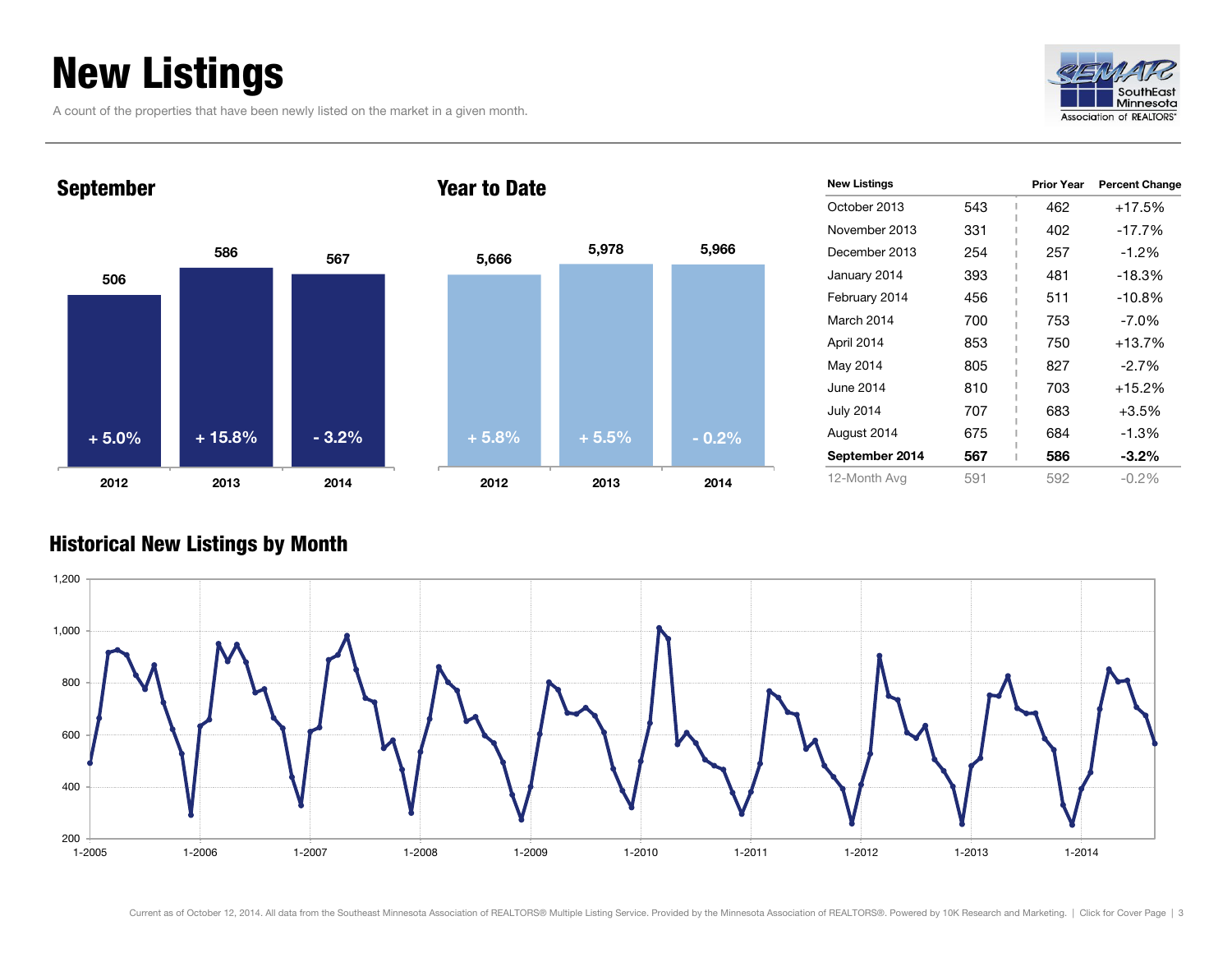## <span id="page-3-0"></span>Pending Sales

A count of the properties on which offers have been accepted in a given month.





| <b>Pending Sales</b> |     | <b>Prior Year</b> | <b>Percent Change</b> |
|----------------------|-----|-------------------|-----------------------|
| October 2013         | 422 | 429               | $-1.6%$               |
| November 2013        | 339 | 310               | $+9.4%$               |
| December 2013        | 278 | 290               | $-4.1%$               |
| January 2014         | 342 | 325               | +5.2%                 |
| February 2014        | 325 | 384               | $-15.4%$              |
| March 2014           | 432 | 470               | $-8.1%$               |
| April 2014           | 621 | 586               | $+6.0%$               |
| May 2014             | 553 | 554               | $-0.2%$               |
| June 2014            | 540 | 512               | $+5.5%$               |
| July 2014            | 541 | 474               | $+14.1%$              |
| August 2014          | 465 | 482               | $-3.5%$               |
| September 2014       | 448 | 410               | $+9.3\%$              |
| 12-Month Avg         | 442 | 436               | $+1.4%$               |

### Historical Pending Sales by Month

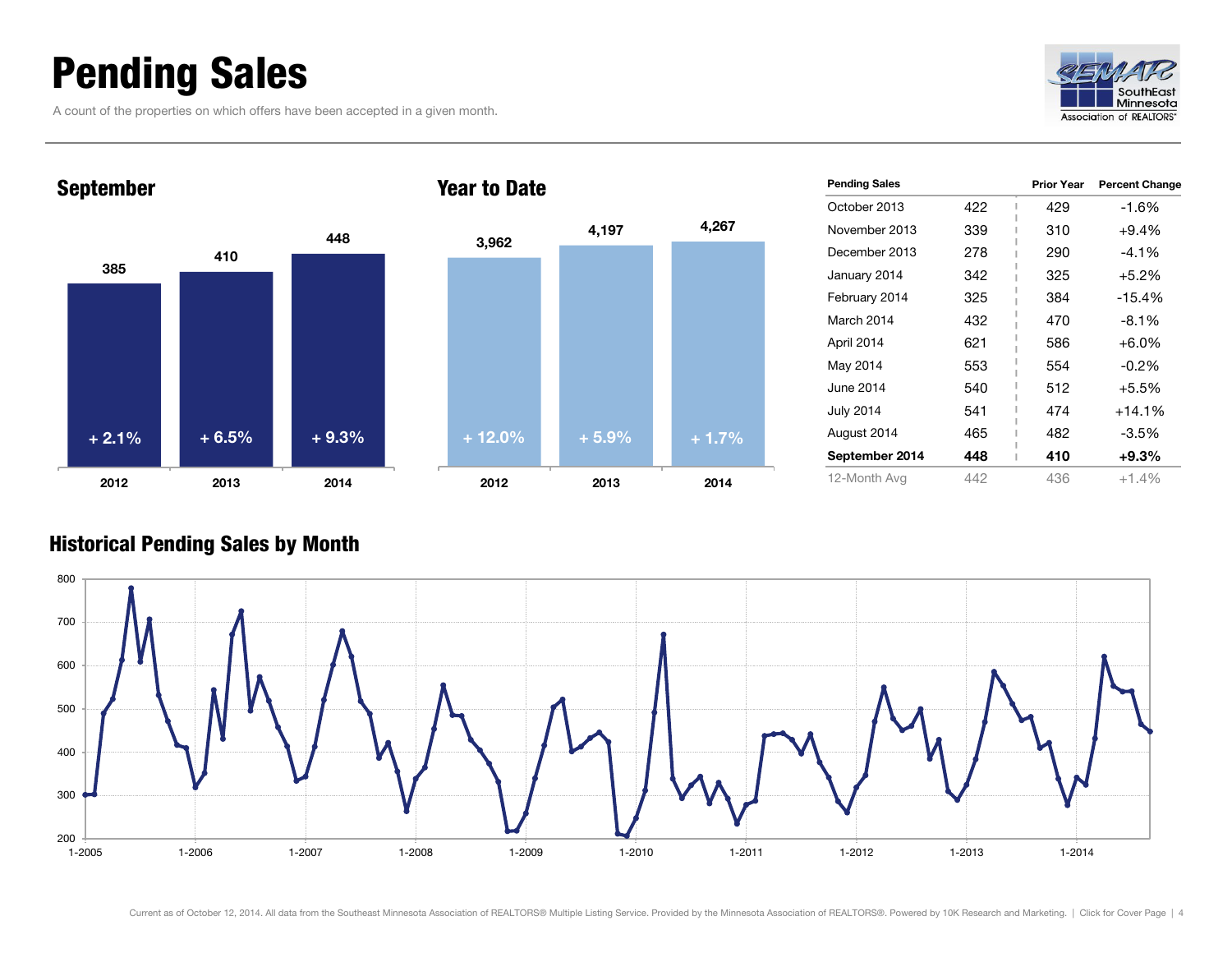## <span id="page-4-0"></span>Closed Sales

A count of the actual sales that closed in a given month.





### Year to Date



| <b>Closed Sales</b> |     | <b>Prior Year</b> | <b>Percent Change</b> |
|---------------------|-----|-------------------|-----------------------|
| October 2013        | 425 | 470               | -9.6%                 |
| November 2013       | 386 | 368               | +4.9%                 |
| December 2013       | 405 | 354               | $+14.4%$              |
| January 2014        | 270 | 256               | $+5.5%$               |
| February 2014       | 278 | 276               | $+0.7%$               |
| March 2014          | 328 | 391               | $-16.1%$              |
| April 2014          | 387 | 423               | $-8.5%$               |
| May 2014            | 546 | 578               | $-5.5%$               |
| June 2014           | 651 | 616               | $+5.7%$               |
| July 2014           | 510 | 525               | $-2.9%$               |
| August 2014         | 606 | 516               | $+17.4%$              |
| September 2014      | 444 | 476               | $-6.7\%$              |
| 12-Month Avg        | 436 | 437               | $-0.2%$               |

### Historical Closed Sales by Month

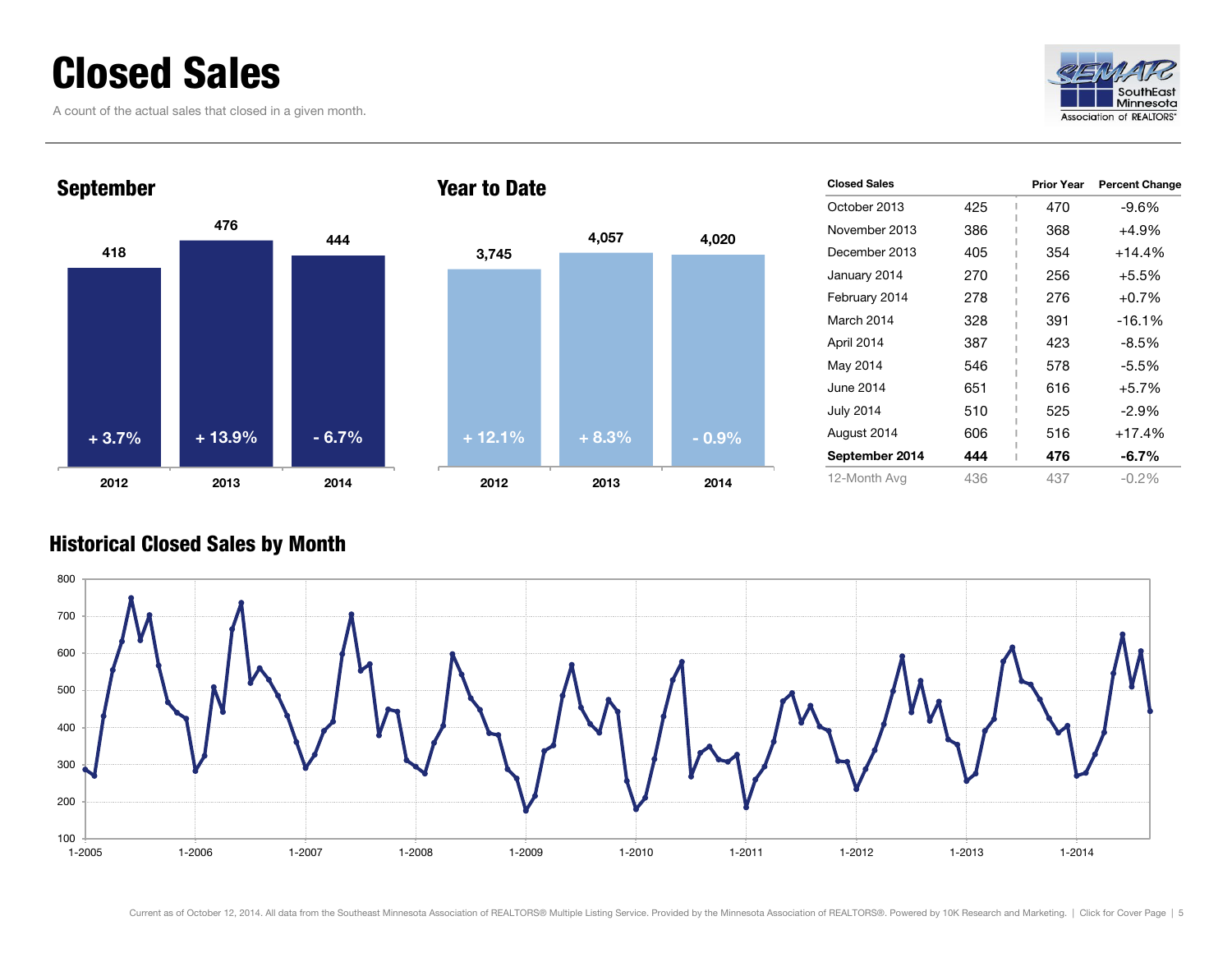## <span id="page-5-0"></span>Days on Market Until Sale

Average number of days between when a property is listed and when an offer is accepted in a given month.





| Days on Market |     | <b>Prior Year</b> | <b>Percent Change</b> |
|----------------|-----|-------------------|-----------------------|
| October 2013   | 100 | 110               | $-9.1%$               |
| November 2013  | 93  | 101               | $-7.9\%$              |
| December 2013  | 108 | 123               | $-12.2%$              |
| January 2014   | 111 | 116               | $-4.3%$               |
| February 2014  | 108 | 117               | $-7.7\%$              |
| March 2014     | 107 | 113               | $-5.3%$               |
| April 2014     | 105 | 117               | $-10.3%$              |
| May 2014       | 89  | 99                | $-10.1%$              |
| June 2014      | 89  | 89                | 0.0%                  |
| July 2014      | 86  | 82                | +4.9%                 |
| August 2014    | 86  | 95                | $-9.5%$               |
| September 2014 | 91  | 93                | $-2.2\%$              |
| 12-Month Avg   | 98  | 105               | -6.7%                 |

### Historical Days on Market Until Sale by Month

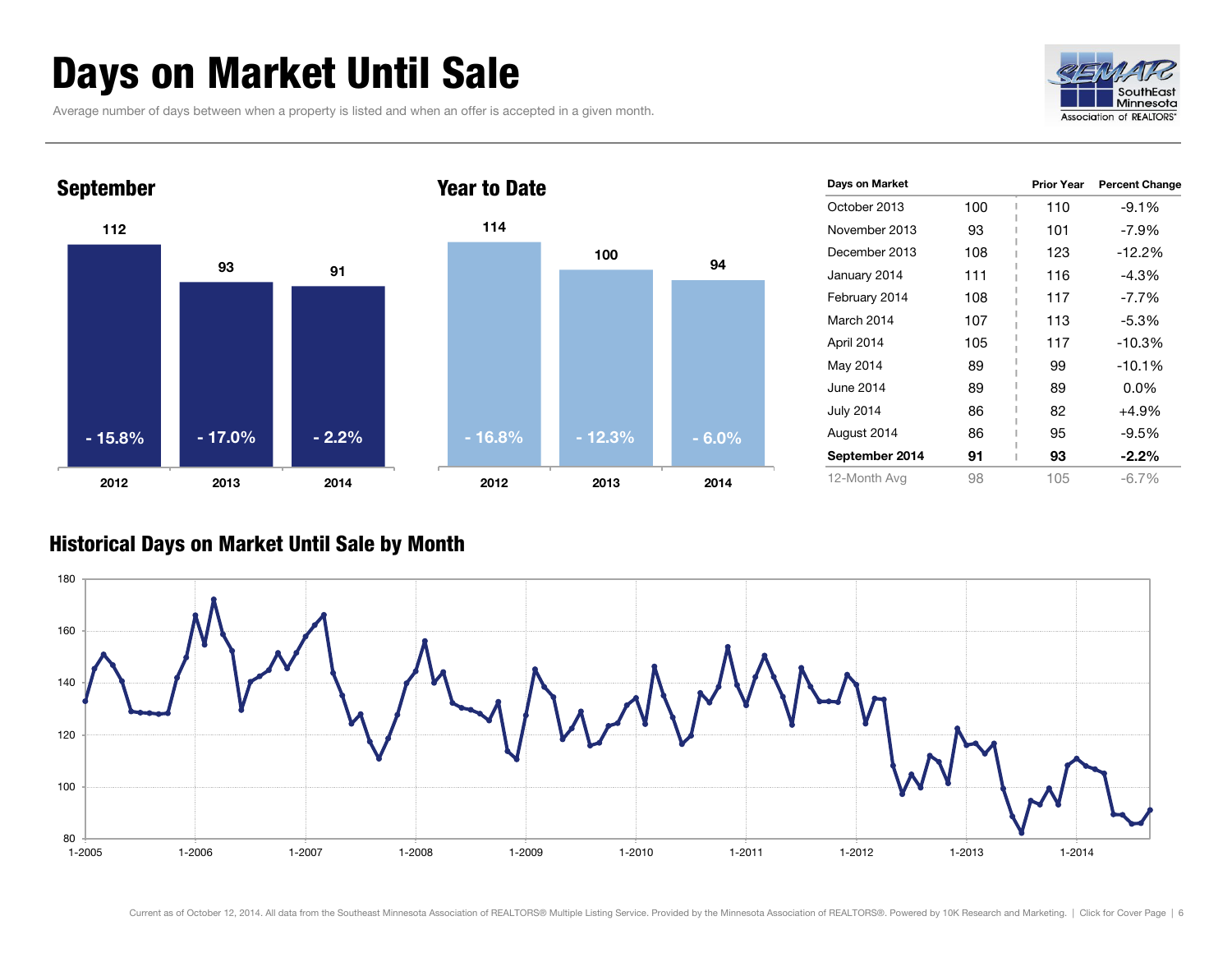## <span id="page-6-0"></span>Median Sales Price

Point at which half of the sales sold for more and half sold for less, not accounting for seller concessions, in a given month.



## **\$129,000 \$132,250 \$143,950 2012 2013 2014** September **\$135,000 \$141,000 \$145,000 2012 2013 2014** Year to Date **+ 7.5% + 2.5% + 8.8% + 8.0% + 4.4% + 2.8%**

| <b>Median Sales Price</b> |           | <b>Prior Year</b> | <b>Percent Change</b> |
|---------------------------|-----------|-------------------|-----------------------|
| October 2013              | \$139,450 | \$128,350         | $+8.6\%$              |
| November 2013             | \$139,900 | \$134,250         | $+4.2%$               |
| December 2013             | \$124,900 | \$129,400         | $-3.5%$               |
| January 2014              | \$120,300 | \$130,300         | $-7.7\%$              |
| February 2014             | \$124,000 | \$133,000         | -6.8%                 |
| March 2014                | \$139,500 | \$132,900         | $+5.0%$               |
| April 2014                | \$135,000 | \$135,000         | $0.0\%$               |
| May 2014                  | \$148,750 | \$145,000         | $+2.6%$               |
| June 2014                 | \$155,000 | \$149,900         | $+3.4%$               |
| <b>July 2014</b>          | \$152,000 | \$150,200         | $+1.2%$               |
| August 2014               | \$149,900 | \$145,000         | $+3.4%$               |
| September 2014            | \$143,950 | \$132,250         | $+8.8%$               |
| 12-Month Avg              | \$139,388 | \$137,129         | $+1.6%$               |

### Historical Median Sales Price by Month

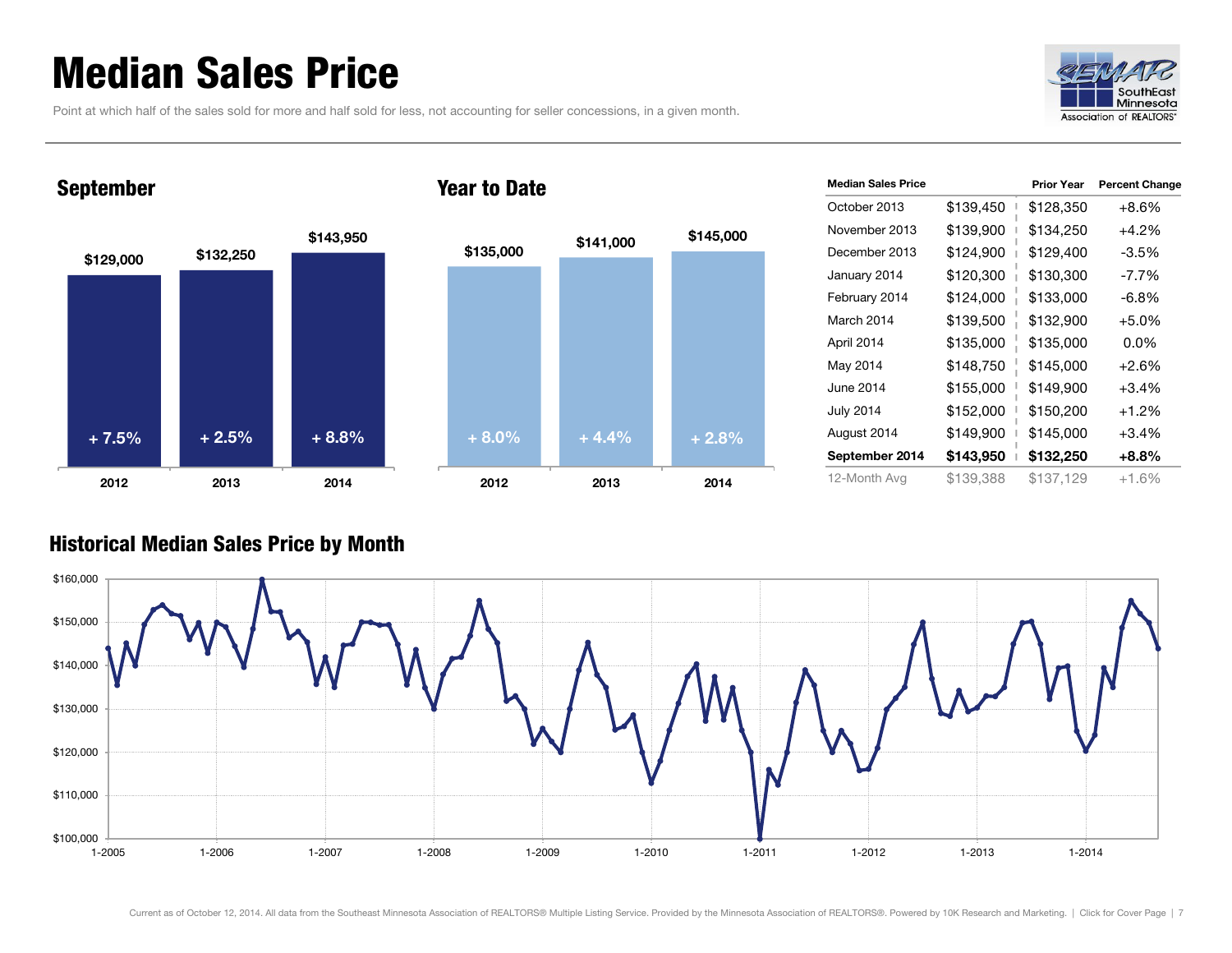## <span id="page-7-0"></span>Average Sales Price

Average sales price for all closed sales, not accounting for seller concessions, in a given month.





| <b>Avg. Sales Price</b> |           | <b>Prior Year</b> | <b>Percent Change</b> |
|-------------------------|-----------|-------------------|-----------------------|
| October 2013            | \$161,528 | \$146,988         | $+9.9%$               |
| November 2013           | \$161,355 | \$150,428         | $+7.3%$               |
| December 2013           | \$152,008 | \$149,679         | $+1.6%$               |
| January 2014            | \$147,782 | \$142,527         | $+3.7%$               |
| February 2014           | \$137,808 | \$147,624         | -6.6%                 |
| March 2014              | \$154,463 | \$152,445         | $+1.3%$               |
| April 2014              | \$153,498 | \$154,141         | $-0.4%$               |
| May 2014                | \$166,759 | \$165,597         | $+0.7%$               |
| June 2014               | \$180,294 | \$167,938         | $+7.4%$               |
| <b>July 2014</b>        | \$176,816 | \$168,175         | $+5.1%$               |
| August 2014             | \$170,153 | \$168,026         | $+1.3%$               |
| September 2014          | \$167,799 | \$159,220         | +5.4%                 |
| 12-Month Avg            | \$160,855 | \$156,066         | +3.1%                 |

### Historical Average Sales Price by Month

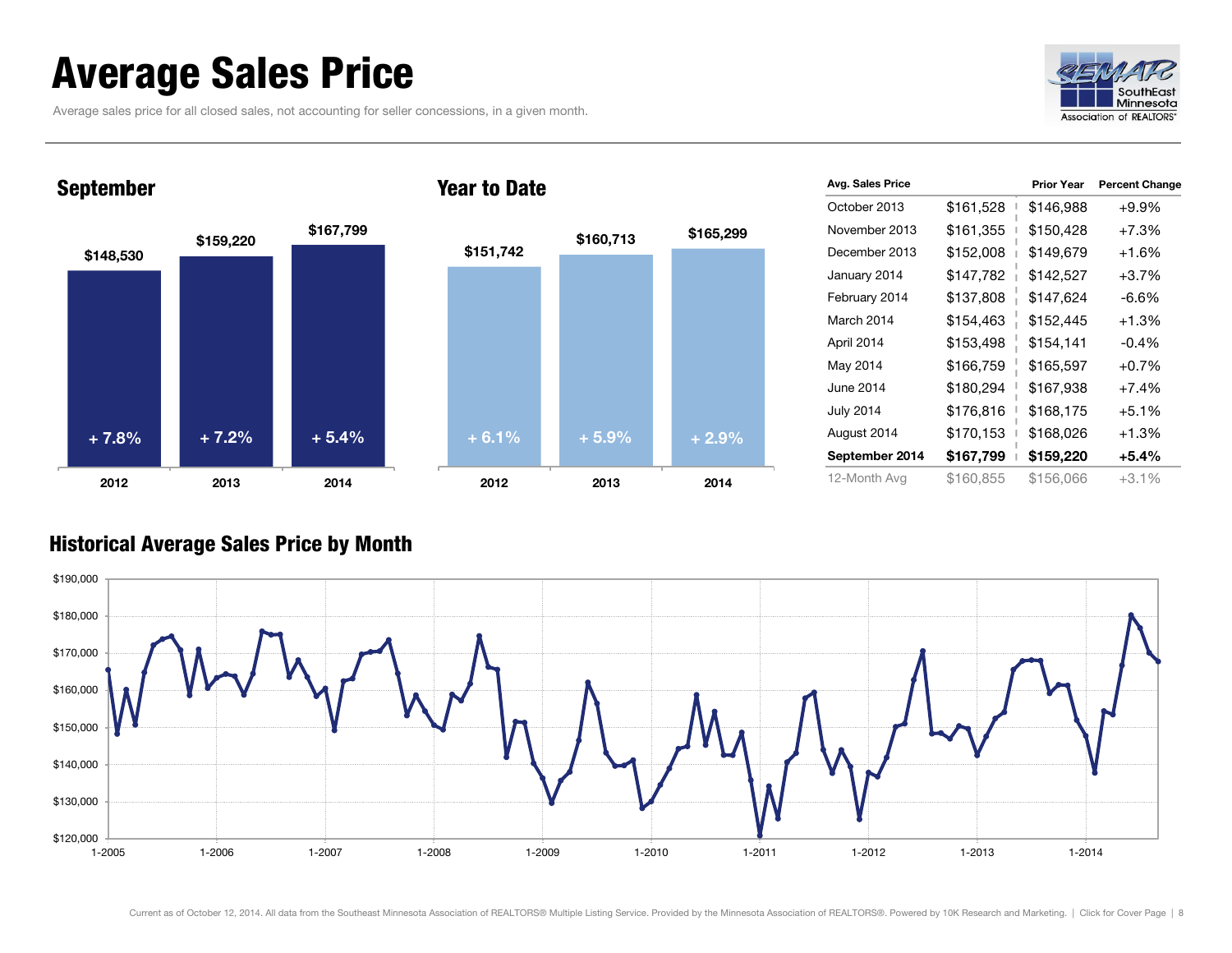## <span id="page-8-0"></span>Percent of Original List Price Received

Percentage found when dividing a property's sales price by its original list price, then taking the average for all properties sold in a given month, not accounting for seller concessions.





| Pct. of Orig. Price Received |       | <b>Prior Year</b> | <b>Percent Change</b> |
|------------------------------|-------|-------------------|-----------------------|
| October 2013                 | 91.9% | 91.8%             | $+0.1%$               |
| November 2013                | 92.1% | 91.1%             | $+1.1%$               |
| December 2013                | 91.2% | 90.3%             | $+1.0%$               |
| January 2014                 | 90.5% | 91.8%             | $-1.4%$               |
| February 2014                | 90.7% | 90.7%             | $0.0\%$               |
| March 2014                   | 92.8% | 91.9%             | $+1.0%$               |
| April 2014                   | 93.6% | 93.1%             | $+0.5%$               |
| May 2014                     | 93.7% | 94.5%             | $-0.8\%$              |
| June 2014                    | 94.7% | 94.9%             | $-0.2\%$              |
| <b>July 2014</b>             | 95.2% | 94.7%             | $+0.5%$               |
| August 2014                  | 94.5% | 94.2%             | $+0.3%$               |
| 93.6%<br>September 2014      |       | 93.1%             | $+0.5%$               |
| 12-Month Avg                 | 92.9% | 92.7%             | $+0.2%$               |

### Historical Percent of Original List Price Received by Month

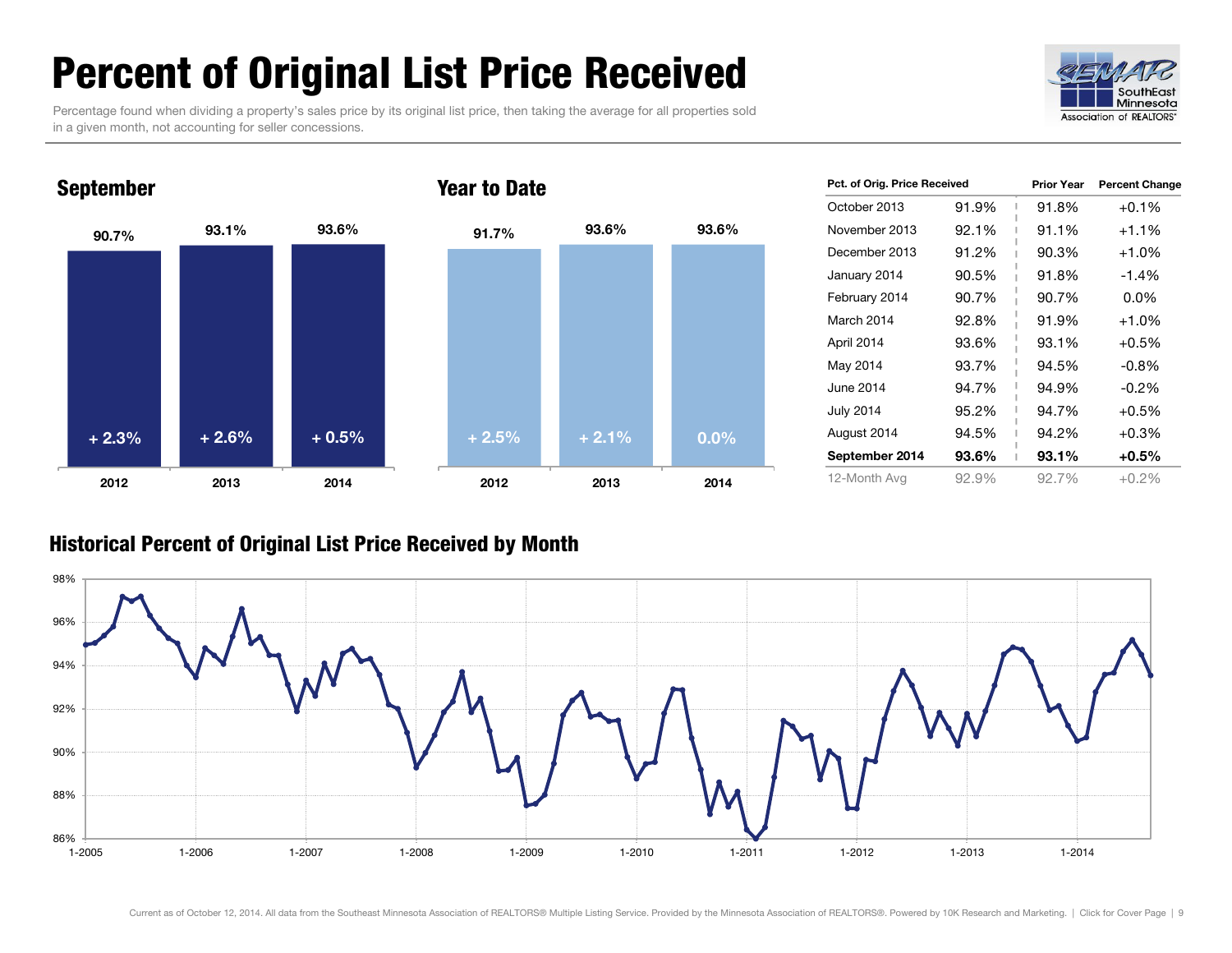## <span id="page-9-0"></span>Housing Affordability Index

This index measures housing affordability for the region. An index of 120 means the median household income is 120% of what is necessary to qualify for the median-priced home under prevailing interest rates. A higher number means greater affordability.



### **303 270 272 2012 2013 2014** September **290 254 2012 2013 2014** Year to Date **+ 0.3% - 10.9% + 0.7% 0.0% - 12.4% + 6.3%**

| <b>Affordability Index</b> |     | Prior Year | <b>Percent Change</b> |
|----------------------------|-----|------------|-----------------------|
| October 2013               | 257 | 303        | -15.2%                |
| November 2013              | 270 | 291        | $-7.2\%$              |
| December 2013              | 289 | 304        | $-4.9\%$              |
| January 2014               | 315 | 300        | $+5.0%$               |
| February 2014              | 310 | 288        | $+7.6%$               |
| March 2014                 | 276 | 287        | $-3.8\%$              |
| April 2014                 | 284 | 288        | $-1.4%$               |
| May 2014                   | 265 | 259        | $+2.3%$               |
| June 2014                  | 254 | 236        | $+7.6%$               |
| <b>July 2014</b>           | 258 | 237        | $+8.9%$               |
| August 2014                | 263 | 243        | $+8.2%$               |
| September 2014             | 272 | 270        | $+0.7%$               |
| 12-Month Avg               | 276 | 276        | $0.0\%$               |

### Historical Housing Affordability Index by Month



**270**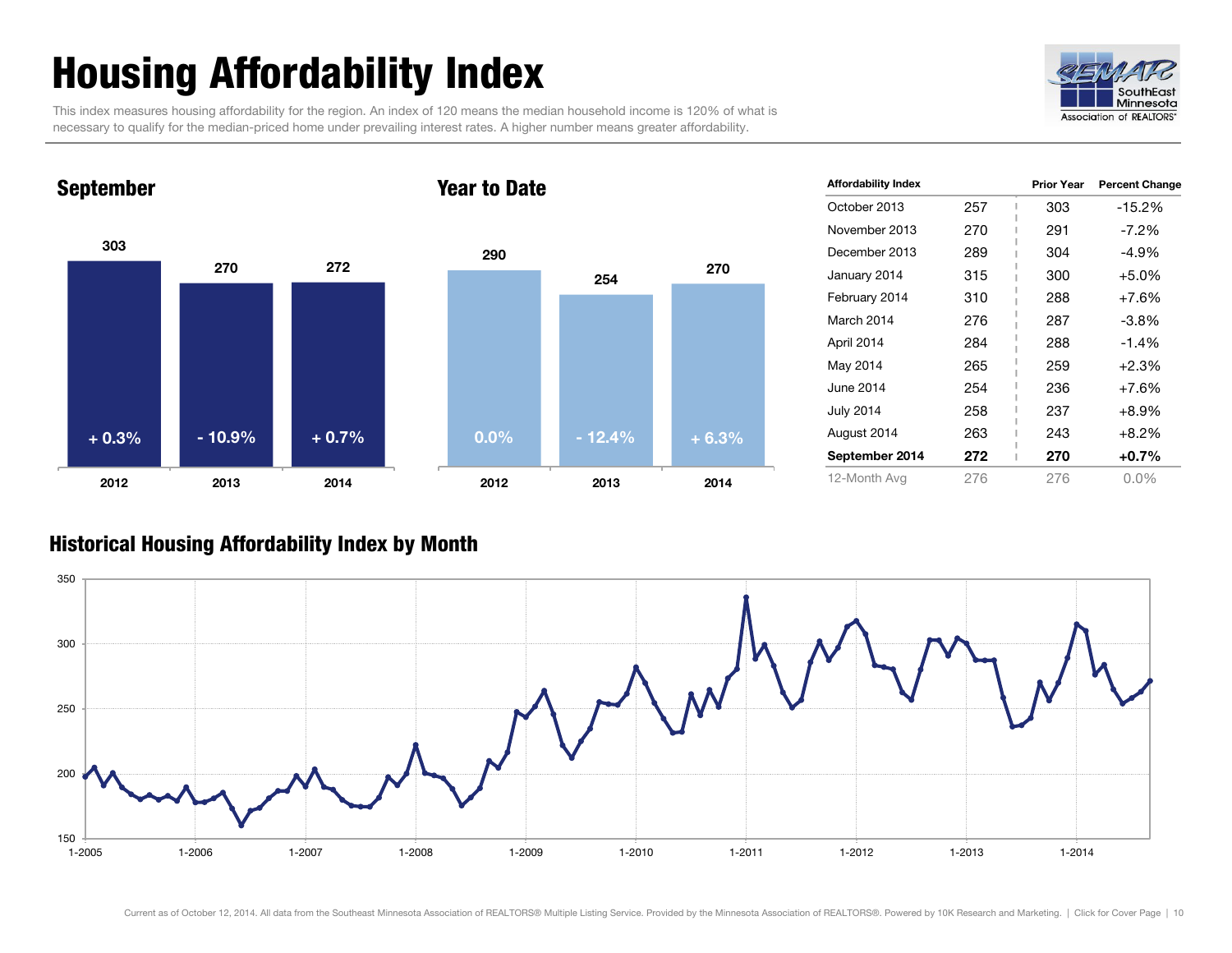## <span id="page-10-0"></span>Inventory of Homes for Sale

The number of properties available for sale in active status at the end of a given month.





### Historical Inventory of Homes for Sale by Month

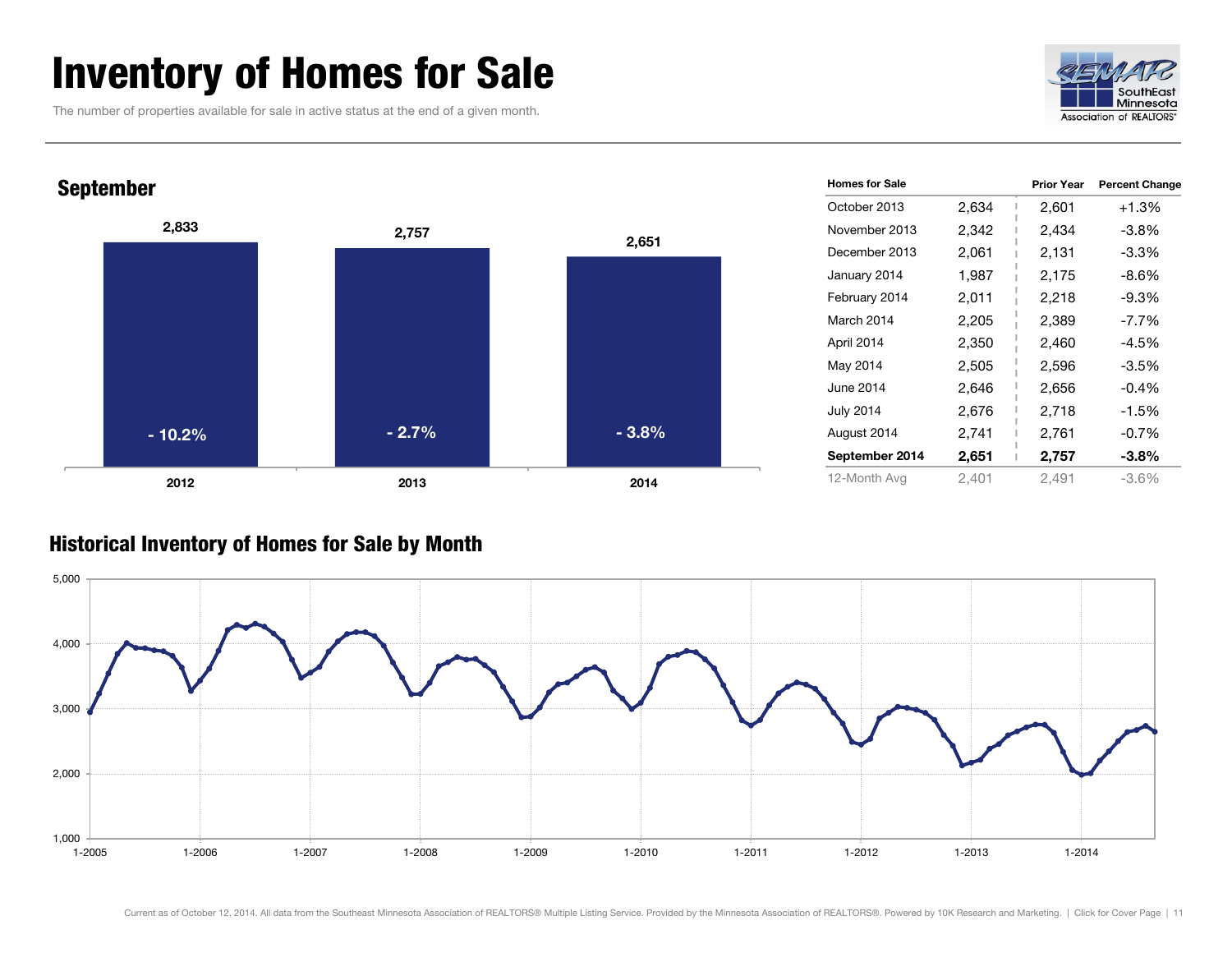## <span id="page-11-0"></span>Months Supply of Inventory

The inventory of homes for sale at the end of a given month, divided by the average monthly pending sales from the last 12 months.





### Historical Months Supply of Inventory by Month